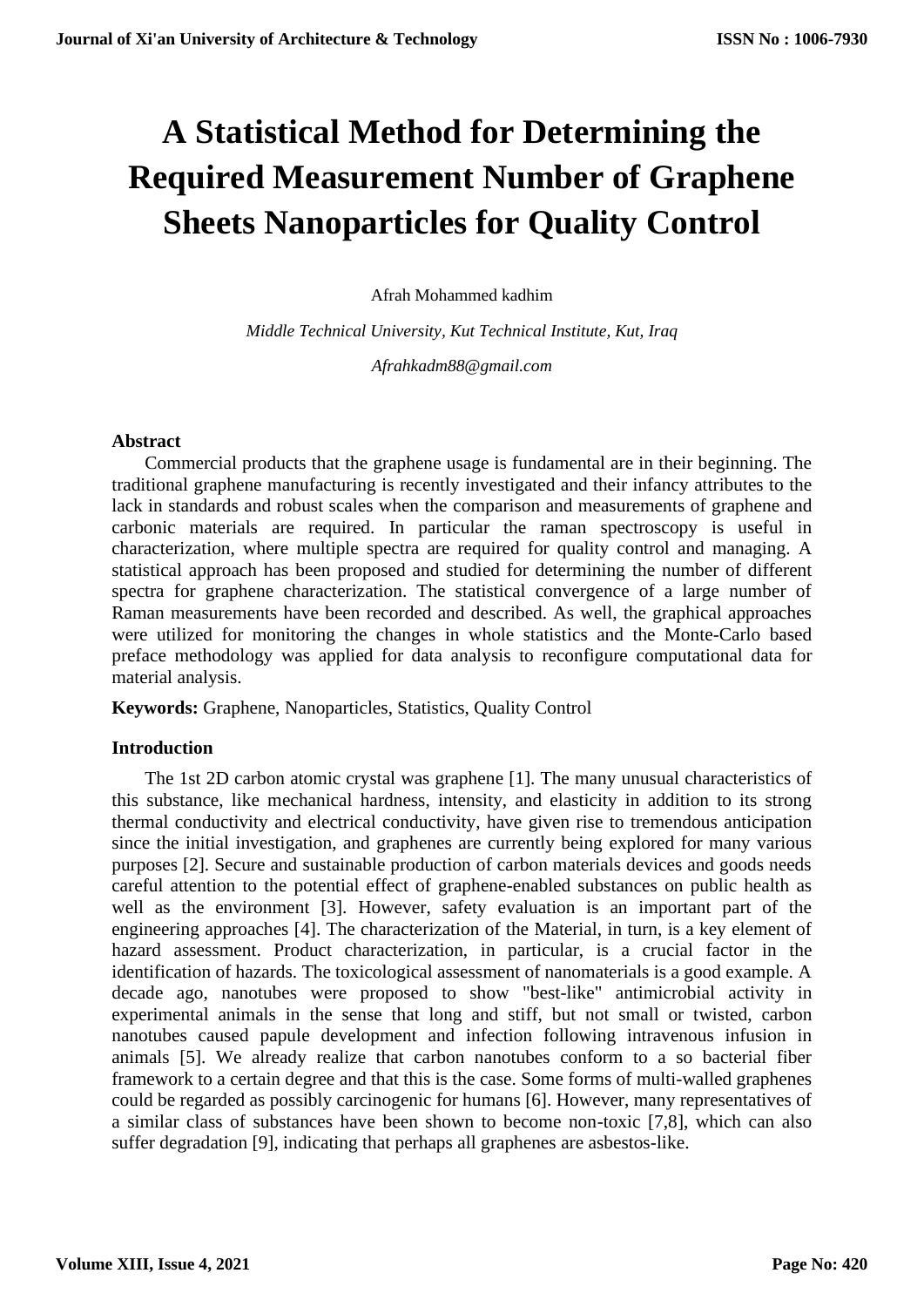In reality, graphene, if properly purified and surface-modified, have exciting potential for nanotechnologies, such as drug delivery and imaging [10]. Numerous graphenes were suggested as possible substances for supercapacitors due to their high electrical properties, high surface area as well as physical flexibility [11]. Reduced graphene oxide, easily developed from graphene oxide, is studied extensively as a template carbon material [12]. Reduced graphene oxide exhibits significant power ability however suffers from a lack of conductance, as reducing carbon materials [13]. Multiple dimensional graphene-based architectures have been studied in order to reduce this recovery by concentrating on adjusting the substance viscosity [14]. Investigating the graphenes filmed structures for ion adsorbents could be another result in adjusting the porosity of the material. Graphitic structure of 3.3  $\AA$ interparticle isolation in reconstituted graphene is too limited for ion adsorbents and could be modified with such an intercalant to show an extended film structure [15-18]. It can be hypothesized that certain enlarged filmed structures may have increased ion sorption sites through ion dissolution and confinement impacts as previously shown with CD ultramicropores [19].

## **Methodology of statistical analysis**

A selected group of the graphene-related material types were produced and analyzed with the use of 3 separate sets of 1,024 of the Raman spectra that have been obtained from the powder samples for the identification of the guidance for robust collections of the data with statistical significance, all according to work-flow of the Scheme 1. Materials have been selected for covering the wide variety of the topical and interesting carbon nano-materials, especially the graphite, reduced graphene oxide, liquid exfoliated graphene, as well as the high-temperature graphitized carbon. Additionally, 2 of the commercial samples of the graphene nano-platelet (GNP) and the commercial sample of the multi-walled carbon nanotube (MWCNT) have been analyzed. Those samples have been mixed and ground to even fine powder, then pressed in crude pellets for the purpose of ensuring the random flakes' distribution with the minimum spatial dependences; the independent Raman spectra have been gathered afterwards from the points 2.5 $\mu$ m apart over area that covers 80x80 $\mu$ m<sup>2</sup> for 16h.

All the materials were purchased from Sigma-Aldrich. These measurements have been taken 3 times for each one of the materials (6 for the MWCNT and the graphitized carbon) on another sample every time. The spectra have been assigned, then fitted through the application of the specified procedures. Being in every graphitic carbon material, G band with the Raman shifting of approximately 1580cm<sup>-1</sup> results from de-generate of the in-plane transverse optic and longitudinal optic modes of the phonon, the symmetric opposite carbon atoms movement in one specific direction in the graphene sheets' plane.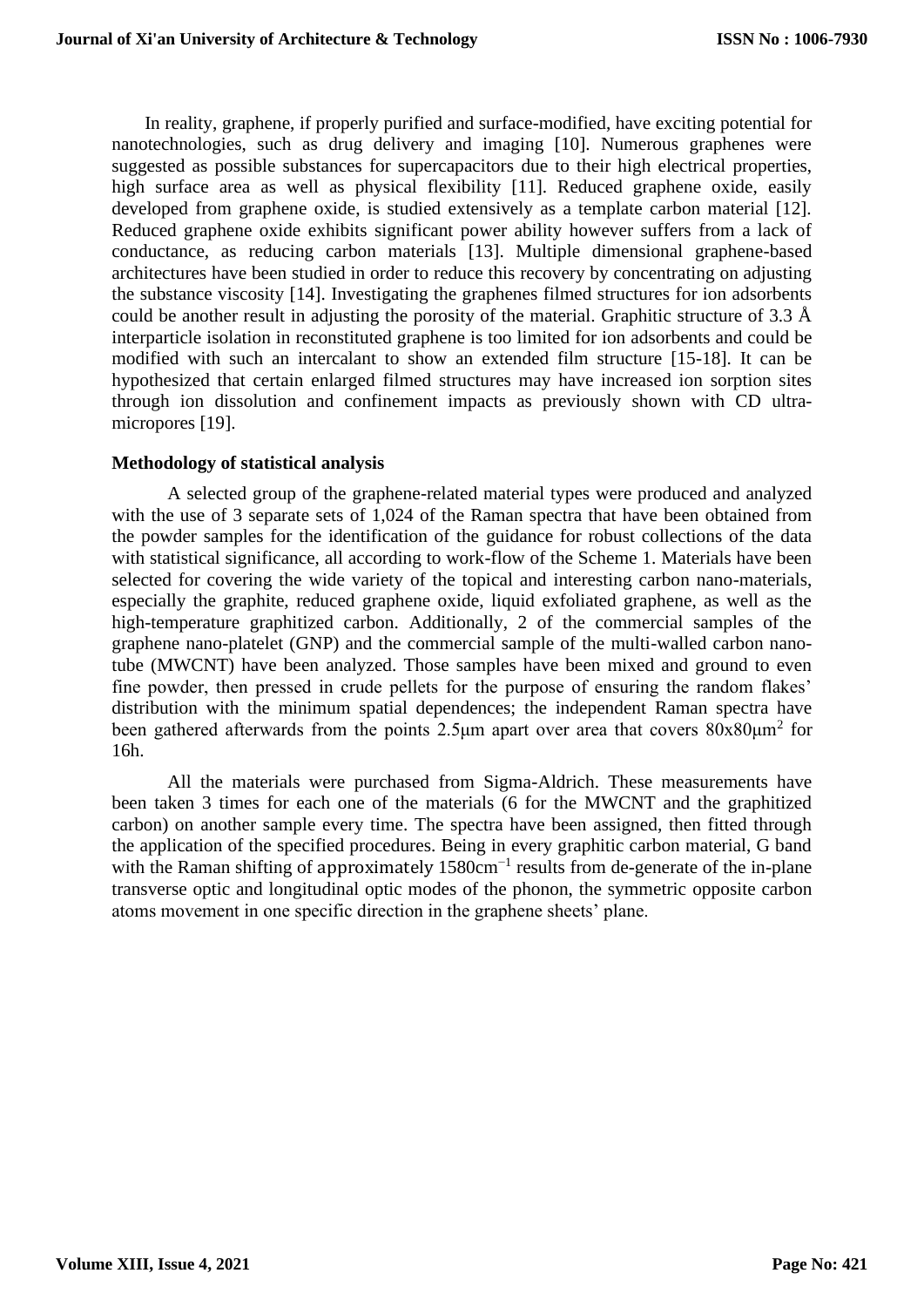

**Scheme 1. The statistical analysis guidance of this work.**

#### **Results and discussions**

D peak can be described as being more variable in the wave-number and dispersive, however, in general, it appears about 1,350cm<sup>-1</sup> and results from the same phonon scattering (iTO mode). None-the-less, such transition needs a  $2<sup>nd</sup>$  event of the scattering from symmetry breaking "flaw" which is bonded to the 6-member ring of the carbon, which is why the "flaw" of the label peaks. The other big peak is 2-D peak which can be seen at higher Raman shift cases around 2,700cm<sup>-1</sup> and the often utilized for probing the thickness of the graphene. Energy similarity between photons and transition of excitation makes this process resonant, and as a result, provides it with the sensitivity to the changes in band structure like that observed from the bi-layer and mono-layer graphene, the variable which will alter the peak position, shape, and intensity. Usually,  $I_{2D}/I_G$  and 2-D peak FWHM will be obtained, then utilized as a graphene thickness measure or efficiency of the exfoliation.

The mechanical exfoliation graphene thin film, will optimally utilize those parameters, and the approaches for the spatial pristine graphene film mapping via the optical microscopy and Raman gave the insights about the concentration of the defects as well as the electrical efficiency. Although there has been an attempt towards using the G  $\&$  D band peak intensity values, due to the fact that they have a considerably better applicability for the powders, other peak parameters like the 2-D band FWHM may be utilized for the testing of the statistical sizes of the sample. Analyzed parameters have returned from every one of the measurements, based on work-flow that is given in Scheme 1, at first, for the convergence of the data as map have been collected. Such procedure considers whole distribution, and does not make any assumption on the statistical models, and it visualizes the way that the key summary statistics were differed with the addition of more points, beginning from a single data point only.

Figure 1 (a), (b), and (c) exhibit a summary of statistics that change dramatically at first, as the new points have been added prior to becoming smoother; those variations have been divided as well, with 3 areas. Following that point of convergence there will not be much to gain from the collection of additional spectra except increasing the distribution resolution. None-the-less, collecting a smaller number of the data points than that point of convergence may cause erroneous Raman peak parameter distributions. The tolerances to the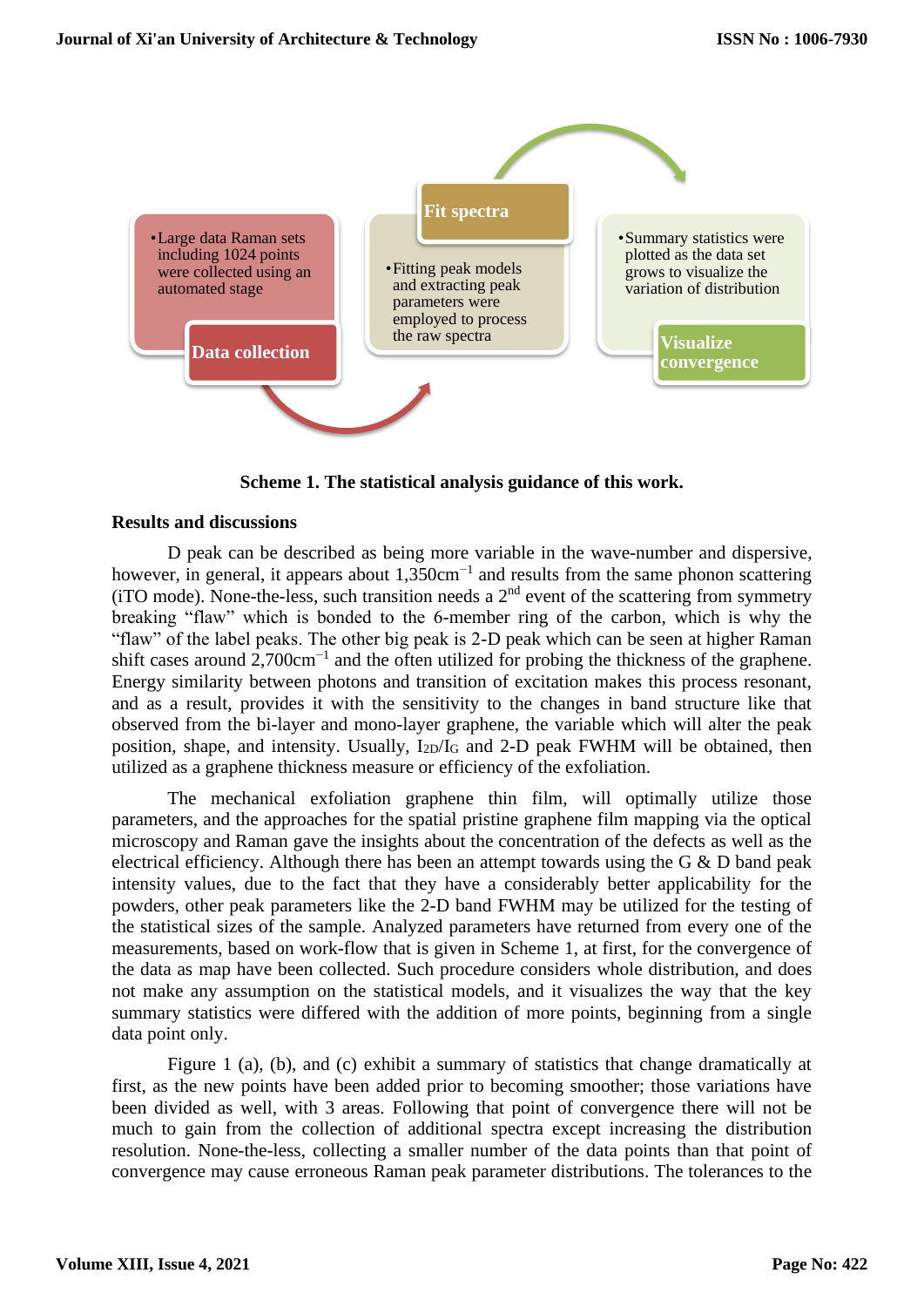errors in Raman analyses will be dependent upon the analysis aim; in the case where one is simply wishing to search for some considerable alterations to the material after a process or a treatment, a considerably smaller number of the points may be obtained, while a check for the impurities and minority phases in the bulk powder would be requiring a more comprehensive dataset. Flexibility for dealing with any distributions instead of the assumption of a single specified statistical model is significant due to the fact that some of the materials include an arbitrary mix with regular distribution, whereas the others have been dominated by the lognormal distributions, none-the-less other types of the material have uneven distributions that contain 2 phases of the material. In addition to that, two plots of convergence that have been described earlier, an approach which is referred to as the bootstrapping has been utilized for the more sufficient understanding of the under-analyzing effects of the material.

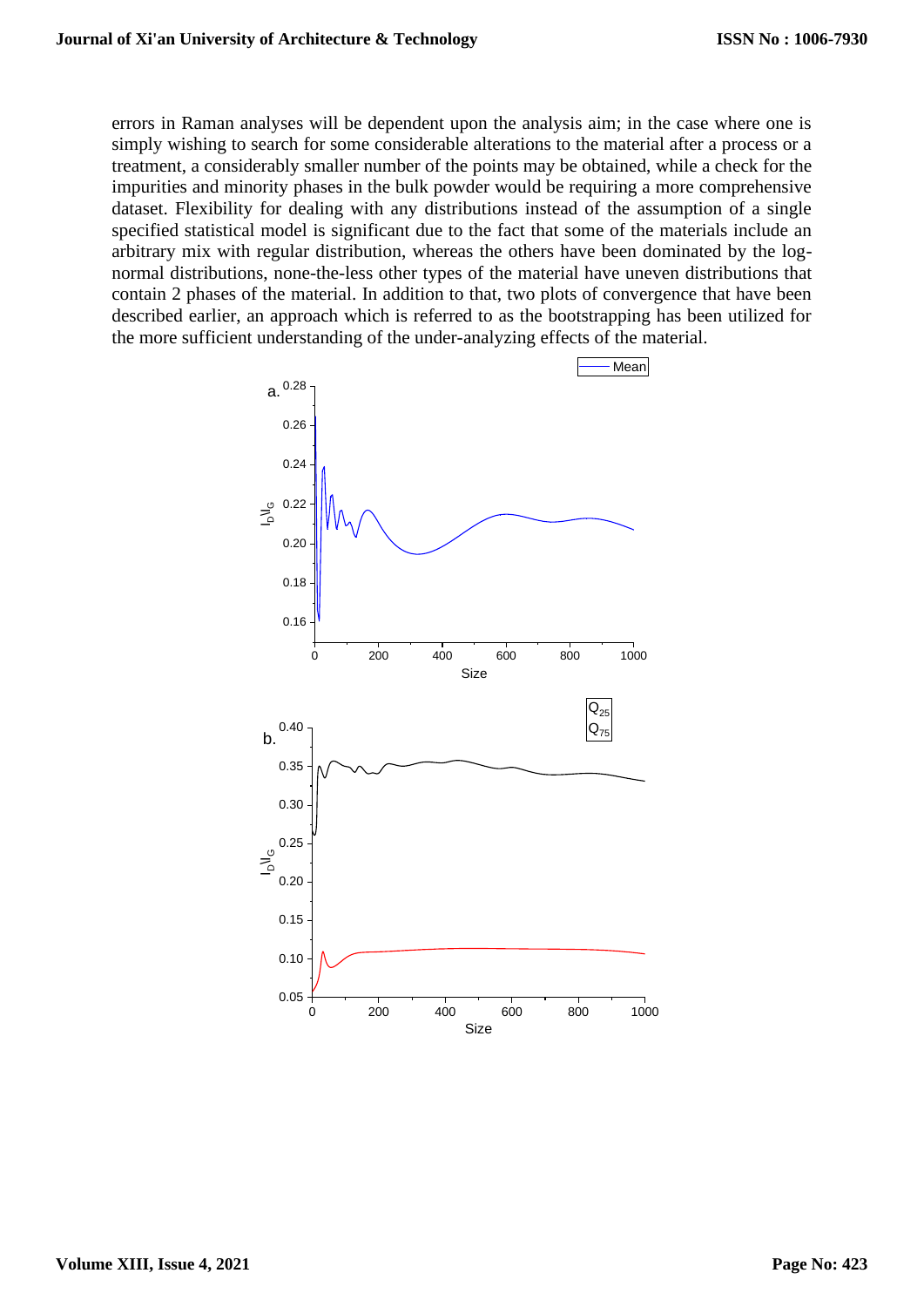

**Figure 1.** The description of summary statistics: a.  $\mu$  refers to the mean, b.  $Q_{25}$ , and  $Q_{75}$  refers to the interquartile range points, and c. the percentiles values.

The bootstrapping carries out repeated analysis of the original dataset's smaller sub-samples gathered and may be utilized for the analysis of scatters in several of those sub-samples about the larger data distribution value. Which uses an approach of the Monte Carlo type for the random selection of the values from a dataset and placing those values in a subsample; which may be analyzed for the purpose of finding the average or even the whole distribution of such sub-sample prior to the repeating of that procedure, for the purpose of generating and analyzing a different arbitrary subsample. Due to the fact that the sub-sample is increased in its size more approximate to the full dataset size, the distribution and the mean are projected to be more approximately resembling the entire distribution of the population as can be seen from Figures 2 and 3.

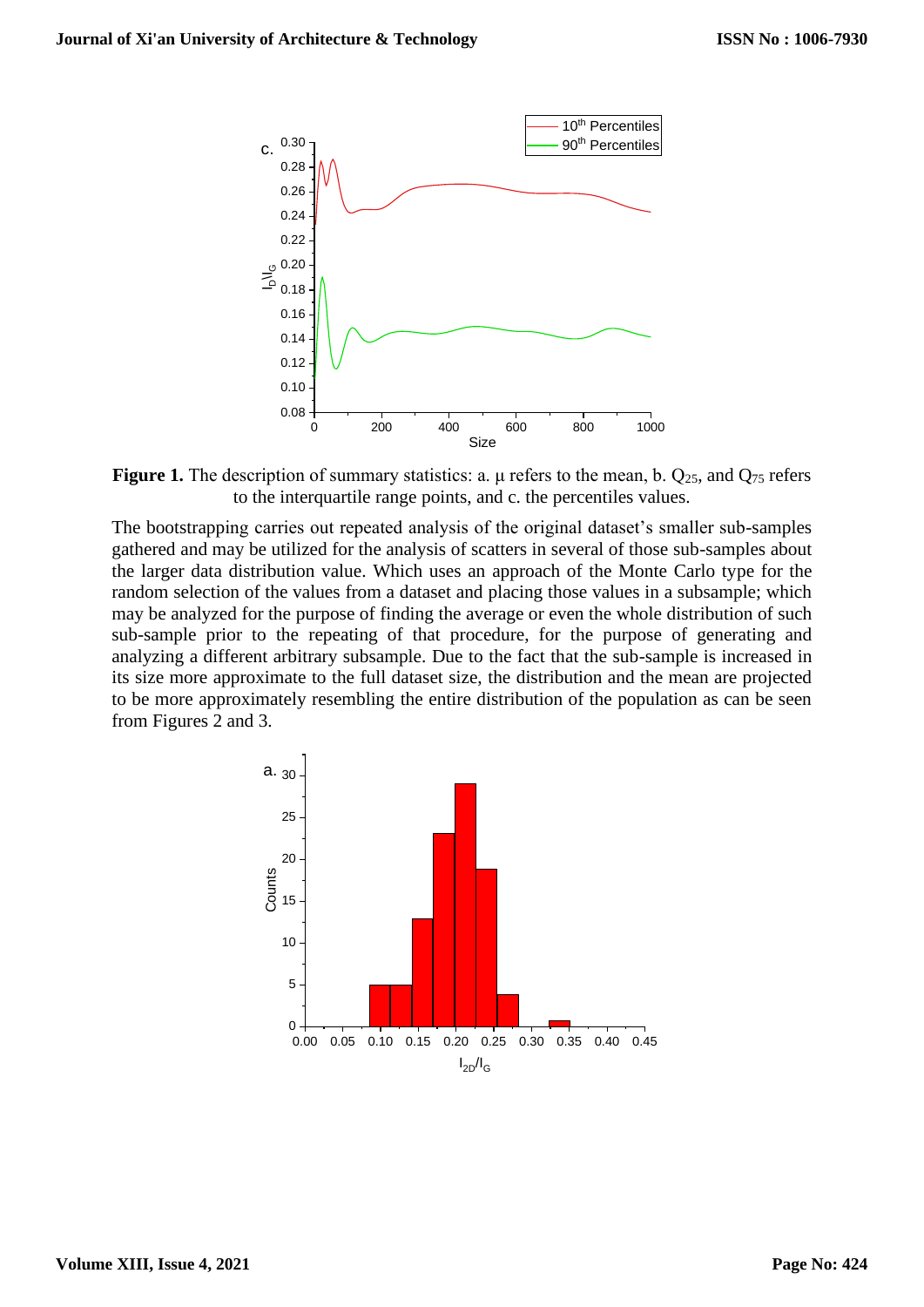

**Figure 2.** Distribution of the first random value set subsamples and 100 datapoints in these subsamples

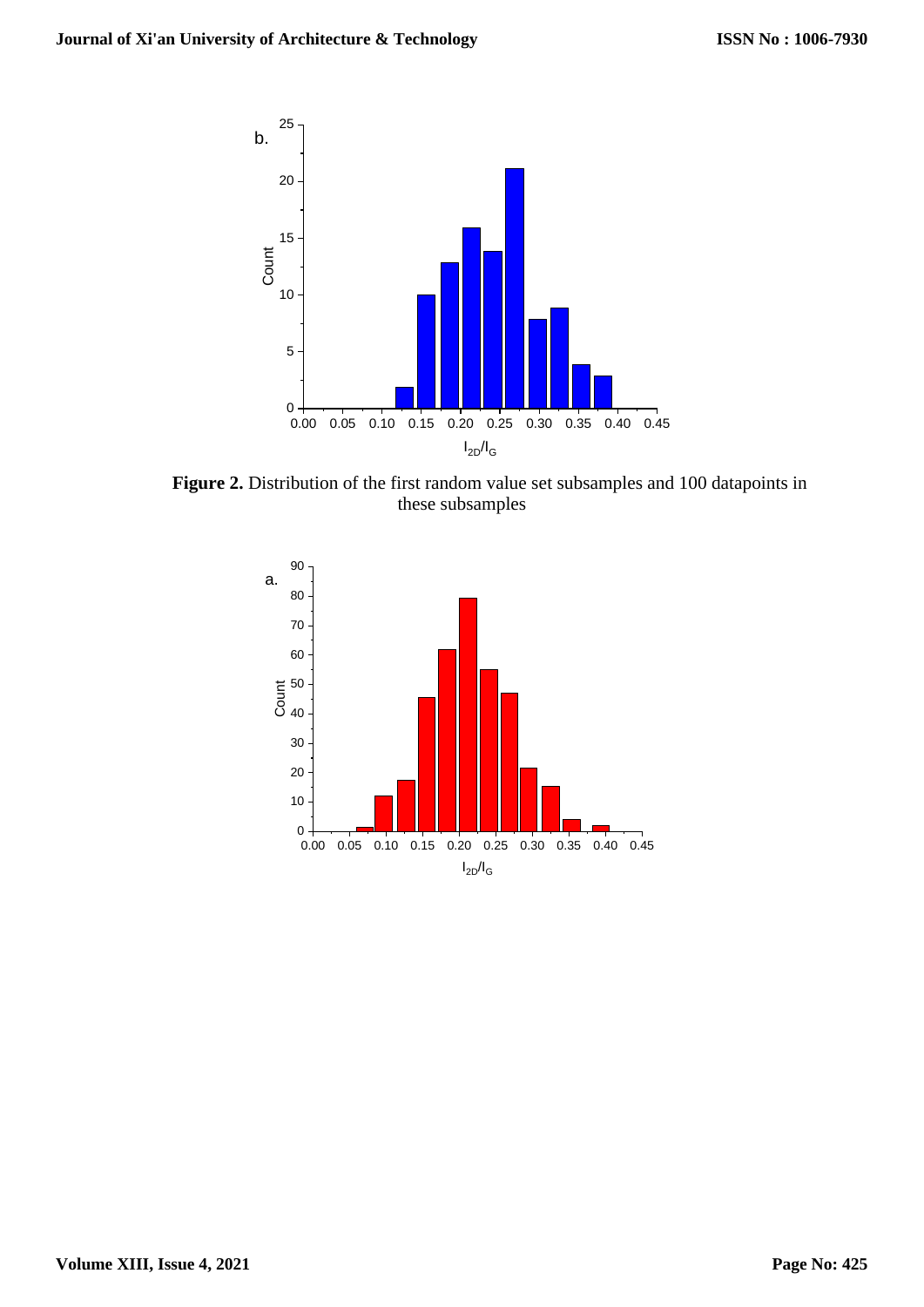

**Figure 3.** Distribution of the first random value set subsamples and 400 datapoints in these subsamples

#### **Statistical analyses**

For attempting any large dataset analyses that contain several of the Raman spectra, it will be significant to be fitting the mathematical models and using parameters in place of every one of the spectra. Each one of which has been fitted in an independent manner from all of the others, which ensures the noisy spectra or the minor components don't have an impact on parameters that have been carried out from another spectrum. Each peak involved in each one of the fits have been validated as well, for the purpose of ensuring the fact that they exist rather than simply the random noise result. The specific needed parameters are dependent upon analysis. However, most often  $I_{2D}/I_G$  and  $I_D/I_G$  were utilized for the characterization of the graphene as well as the associated materials. A 3-D bi-variate histogram heat map has to be emphasized for effective displaying of the entire distributions of every one of those parameters in a simultaneous manner.

In a single graph, allowing easy comparisons against other types of the materials. Through visualizing the trends in the summary statistics and sub-sample distribution evolution, it has been proven possible to be understanding the analyses and making the justifications for using a certain size of the sample. It is obvious that various materials will be requiring bespoke analysis with the thorough justifications; an excessively big number of the data points, in such cases, the Raman spectra, will result in wasting time and increasing the expenses for the companies, however, an excessively small number of the points may be resulting in the mistaken analyses.

For the purpose of ensuring the fact that 1,024 points are adequate for drawing those conclusions, the 3 independent samples for every one of the materials have been compared. Obviously, there has been noise; none-the-less, every dataset from same material is sufficiently big to be hardly distinguishable from one another, which is why, it has been expected from "true" distribution of this material. Any of the gaps between data and "true" or the distributions of the population may be overlooked. Whereas those datasets have been consistent, the difference between the materials has been noticeable. For the purpose of illustrating that point, 2 commercial GNPs have been contrasted with the use of a statistical approach; the present case study has highlighted the method and the differences in the analyses between the materials. They have been described as a variety of the grades, however, there has not been any information concerning the sizes of the flake, the chemical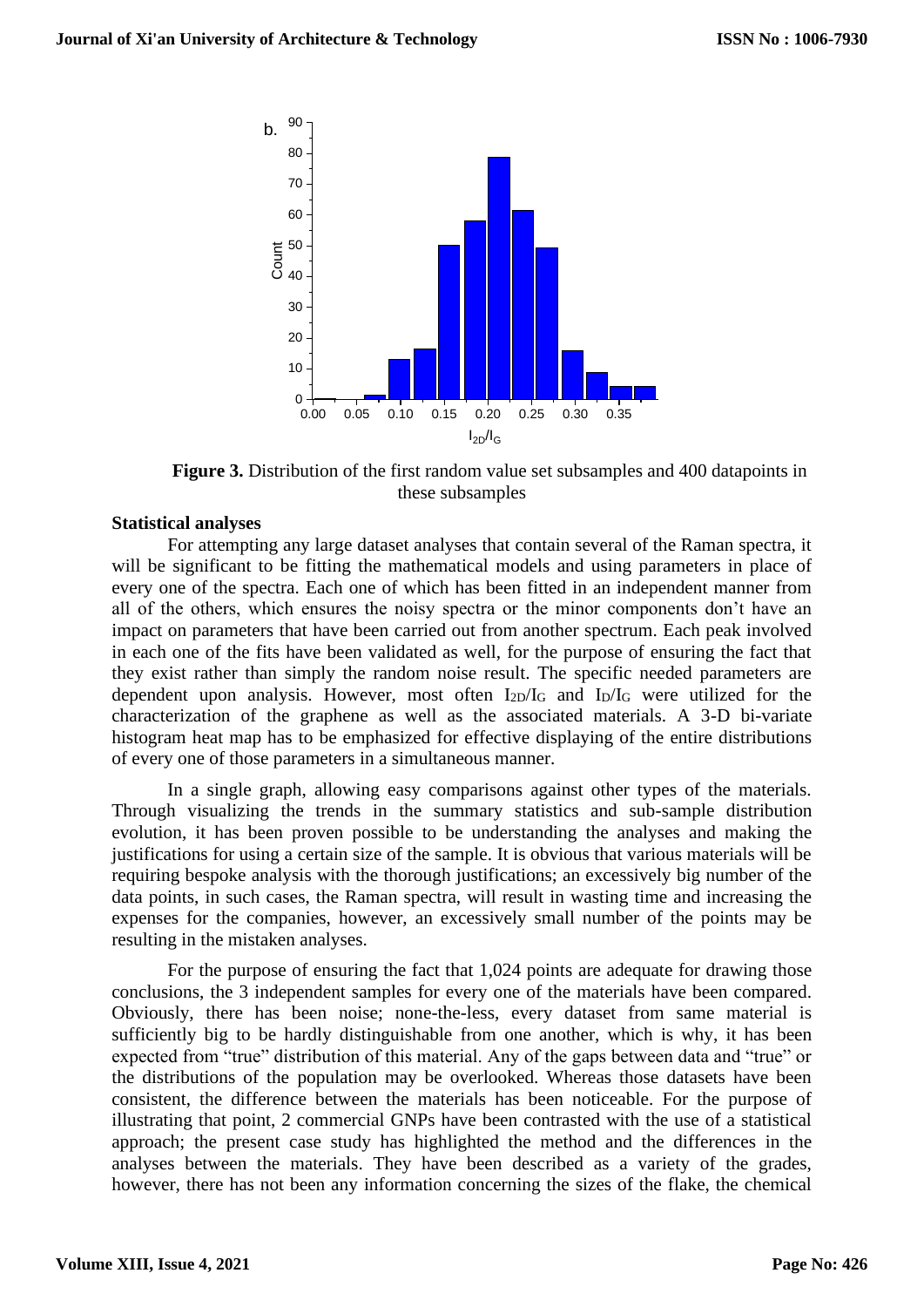functionalization, or the efficiency of the exfoliation that has been provided with those materials and the two have been listed with highly alike Raman spectra.

None-the-less, with the large Raman datasets both those materials have been distinctive. The mono-disperse sample is of considerably sharper distributions in plots of the bootstrap Figure 4 (a), (b), and (c) even in the case of the small size of the sub-sample; those plots have been defined as a way to visualize how differing would an analysis be in the case of the use of smaller sizes of the sample compared to the recorded 1,024. In mono-disperse material cases, if 100 Raman spectra have been only recorded, there would be a degree of the uncertainty as a result of to the shifting in the intensity and the mean between the green lines and the yellow ones. None-the-less, the overall trend has been consistent, and even with 300 of the data points, a variety of the sub-samples are not distinguishable from one another.

Following this point distribution will become more established, even though there remain a few fluctuations with the increase in the size of the sample. As soon as 400 spectra have been included, distribution exhibits a small degree of the change beyond the arbitrary noise and small variations as a result of the potential outliers or slight components that are included already in the analyses. On the other hand, the other commercial sample of the GNP is of a considerably wider  $I_D/I_G$  value ranges, which results in considerable variations even after recording hundreds of the points. Certainly, 500 points are needed prior to the mean, even becoming stable. From that analysis, heterogeneous sample includes 2 elements: a major material fraction that has a low  $I_D/I_G$  and a minor one that has a considerably greater value of  $I_{D}/I_{G}$ . The precise amount of the needed measurements would be dependent upon the asked question; none-the-less, those plots exhibit the difficulty to establish the precise distribution even in the case of hundreds of the points.

Such statistically inspired method was as well shown successfully with other materials of the carbon, several of them are of various behaviours and would be requiring various sizes of the sample for their analyses. Here, a multi-step cascade centrifuging process has been purposely avoided for the purification of material and one centrifuging step only has been utilized. With no extensive process of purification, there has been a considerable graphite population that has been discovered in Raman analysis of material. None-the-less, the evidences of the exfoliation via increasing  $I_{2D}/I_G$  have been found

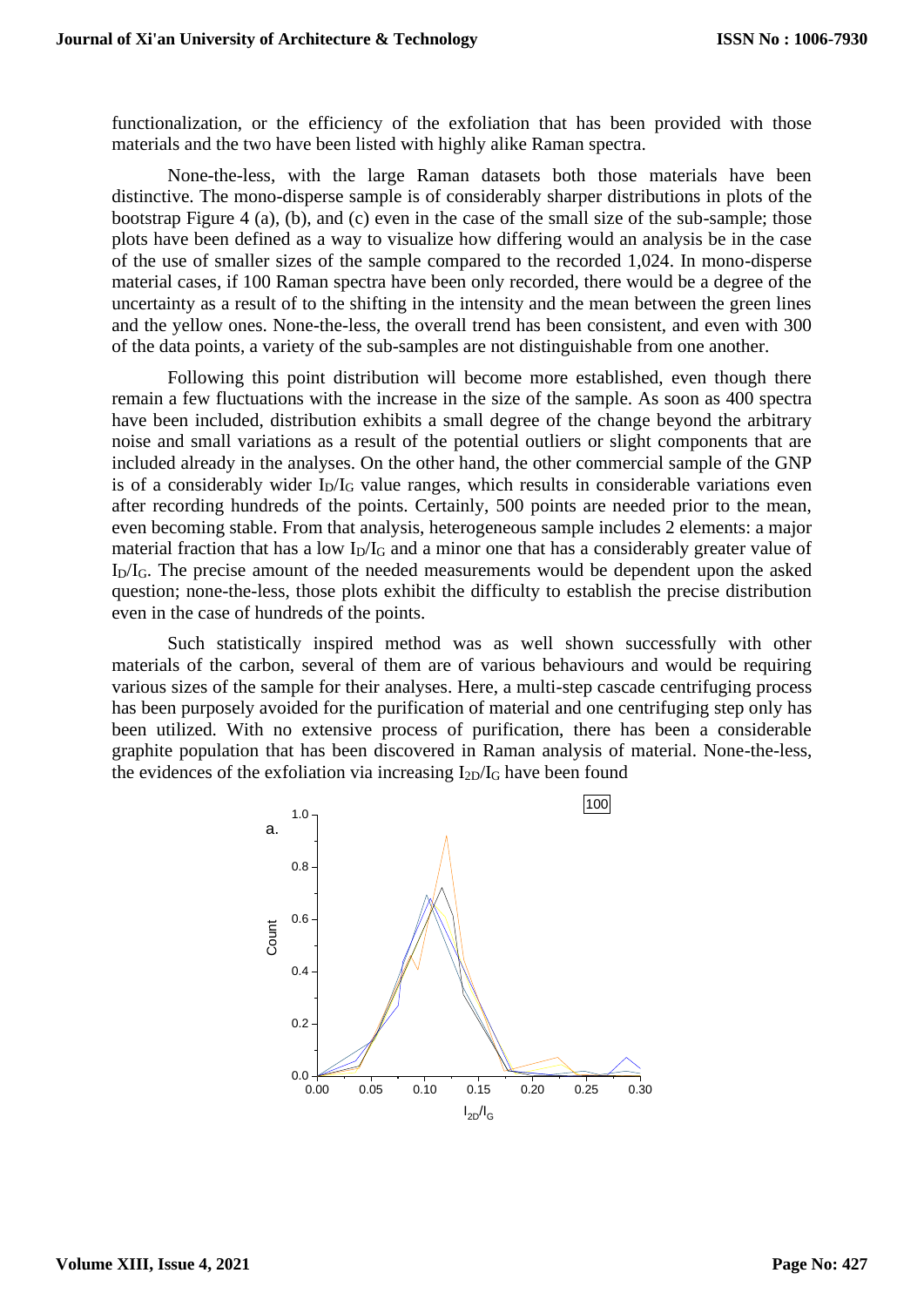

**Figure 4.** The main statistical chart of the products is of high homogeneity: a. 100 points, b. 300 points, and c. 500 points.

Those signals may be hard to be detected from only one Raman spectrum. However, in this paper it has been shown to be possible, and beneficial, for displaying the whole distribution from the nano-material analyses. The size which is required for this type of the distributions for being considered representative may be explained with the described method. The focused has been directed on the detailed GNP discussions in this study, however, the method was applied as well to other materials of the carbon. There is an importance in noting that numbers aren't definitive for the discussed carbon types, due to the fact that the similar materials with various origins can show different behaviors. It's the method and its applications in the determination of the required data points for the convergence are significant. The experimental noise cannot be avoided in the case of collecting the Raman spectra, which is why, for the purpose of understanding the effects of the noise, a model dataset has been produced, on the basis of the actual parameters of the peak to which a regulated degree of the arbitrary noise has been added. Model dataset has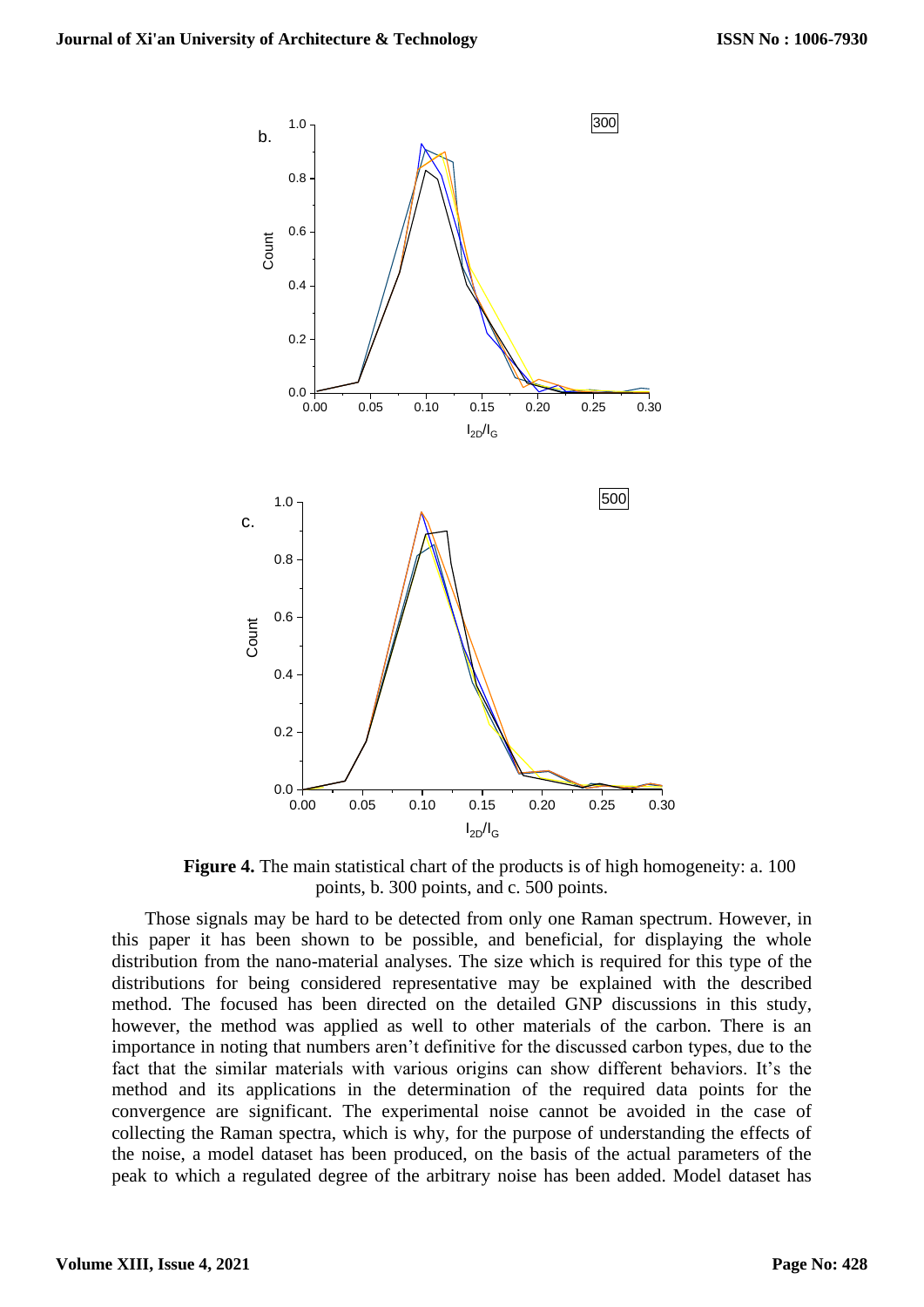been fitted, then the fitted peak parameters' distribution and convergence from a wide variety of the model spectra, with similar degrees of the noise, have been compared to the increasing levels of the noise. The first one of the observations has been the fact that fitted values were in agreement with the utilized values of the model, in spite of being treated in an independent manner, confirming the program that has been written for fitting Raman datasets is the correct fitting of expected mathematical forms.

## **Conclusion**

A range of carbonic nanomaterial has been analyzed and a fitting algorithm complemented with a statistical method was applied for peaks parameter extraction. This step facilitates the quantifying of the number of spectra required for material characterization. Also, it will significantly affect graphene measurements through fabrication quality control and product formulating. The signal noises were considered and the uncertainty increased in accordance with a very little impact on the sample sizes.

## **References**

- 1. Novoselov, K. S.; Fal'ko, V. I.; Colombo, L.; Gellert, P. R.; Schwab, M. G.; Kim, K. A Roadmap for Graphene. *Nature* **2012**, *490*, 192– 200, DOI: 10.1038/nature11458
- 2. Ferrari, A. C.; Bonaccorso, F.; Fal'ko, V.; Novoselov, K. S.; Roche, S.; Bøggild, P.; Borini, S.; Koppens, F. H. L.; Palermo, V.; Pugno, N.; Garrido, J. A.; Sordan, R.; Bianco, A.; Ballerini, L.; Prato, M.; Lidorikis, E.; Kivioja, J.; Marinelli, C.; Ryhänen, T.; Morpurgo, A.Science and Technology Roadmap for Graphene, Related Two-Dimensional Crystals, and Hybrid Systems. *Nanoscale* **2015**, *7*, 4598– 4810, DOI: 10.1039/C4NR01600A
- 3. Bianco, A.; Prato, M. Safety Concerns on Graphene and 2D Materials: A Flagship Perspective. *2D Mater.* **2015**, *2*, 030201, DOI: 10.1088/2053-1583/2/3/030201
- 4. Park, M. V. D. Z.; Bleeker, E. A. J.; Brand, W.; Cassee, F. R.; van Elk, M.; Gosens, I.; de Jong, W. H.; Meesters, J. A. J.; Peijnenburg, W. J. G. M.; Quik, J. T. K.; Vandebriel, R. J.; Sips, A. J. A. M. Considerations for Safe Innovation: The Case of Graphene. *ACS Nano* **2017**, *11*, 9574– 9593, DOI: 10.1021/acsnano.7b04120
- 5. Poland, C. A.; Duffin, R.; Kinloch, I.; Maynard, A.; Wallace, W. A. H.; Seaton, A.; Stone, V.; Brown, S.; MacNee, W.; Donaldson, K. Carbon Nanotubes Introduced into the Abdominal Cavity of Mice Show Asbestos-like Pathogenicity in a Pilot Study. *Nat. Nanotechnol.* **2008**, *3*, 423– 428, DOI: 10.1038/nnano.2008.111
- 6. Kuempel, E. D.; Jaurand, M.-C.; Møller, P.; Morimoto, Y.; Kobayashi, N.; Pinkerton, K. E.; Sargent, L. M.; Vermeulen, R. C. H.; Fubini, B.; Kane, A. B. Evaluating the Mechanistic Evidence and Key Data Gaps in Assessing the Potential Carcinogenicity of Carbon Nanotubes and Nanofibers in Humans. *Crit. Rev. Toxicol.* **2017**, *47*, 1– 58, DOI: 10.1080/10408444.2016.1206061
- 7. Kostarelos, K.; Lacerda, L.; Pastorin, G.; Wu, W.; Wieckowski, S.; Luangsivilay, J.; Godefroy, S.; Pantarotto, D.; Briand, J.-P.; Muller, S.; Prato, M.; Bianco, A. Cellular Uptake of Functionalized Carbon Nanotubes Is Independent of Functional Group and Cell Type. *Nat. Nanotechnol.* **2007**, *2*, 108– 113, DOI: 10.1038/nnano.2006.209
- 8. Schipper, M. L.; Nakayama-Ratchford, N.; Davis, C. R.; Kam, N. W. S.; Chu, P.; Liu, Z.; Sun, X.; Dai, H.; Gambhir, S. S. A Pilot Toxicology Study of Single-Walled Carbon Nanotubes in a Small Sample of Mice. *Nat. Nanotechnol.* **2008**, *3*, 216– 221, DOI: 10.1038/nnano.2008.68
- 9. Kagan, V. E.; Konduru, N. V.; Feng, W.; Allen, B. L.; Conroy, J.; Volkov, Y.; Vlasova, I. I.; Belikova, N. A.; Yanamala, N.; Kapralov, A.; Tyurina, Y. Y.; Shi, J.; Kisin, E. R.; Murray, A. R.; Franks, J.; Stolz, D.; Gou, P.; Klein-Seetharaman, J.; Fadeel, B.; Star, A.Carbon Nanotubes Degraded by Neutrophil Myeloperoxidase Induce Less Pulmonary Inflammation. *Nat. Nanotechnol.* **2010**, *5*, 354– 359, DOI: 10.1038/nnano.2010.44
- 10. Bhattacharya, K.; Mukherjee, S. P.; Gallud, A.; Burkert, S. C.; Bistarelli, S.; Bellucci, S.; Bottini, M.; Star, A.; Fadeel, B. Biological Interactions of Carbon-Based Nanomaterials: